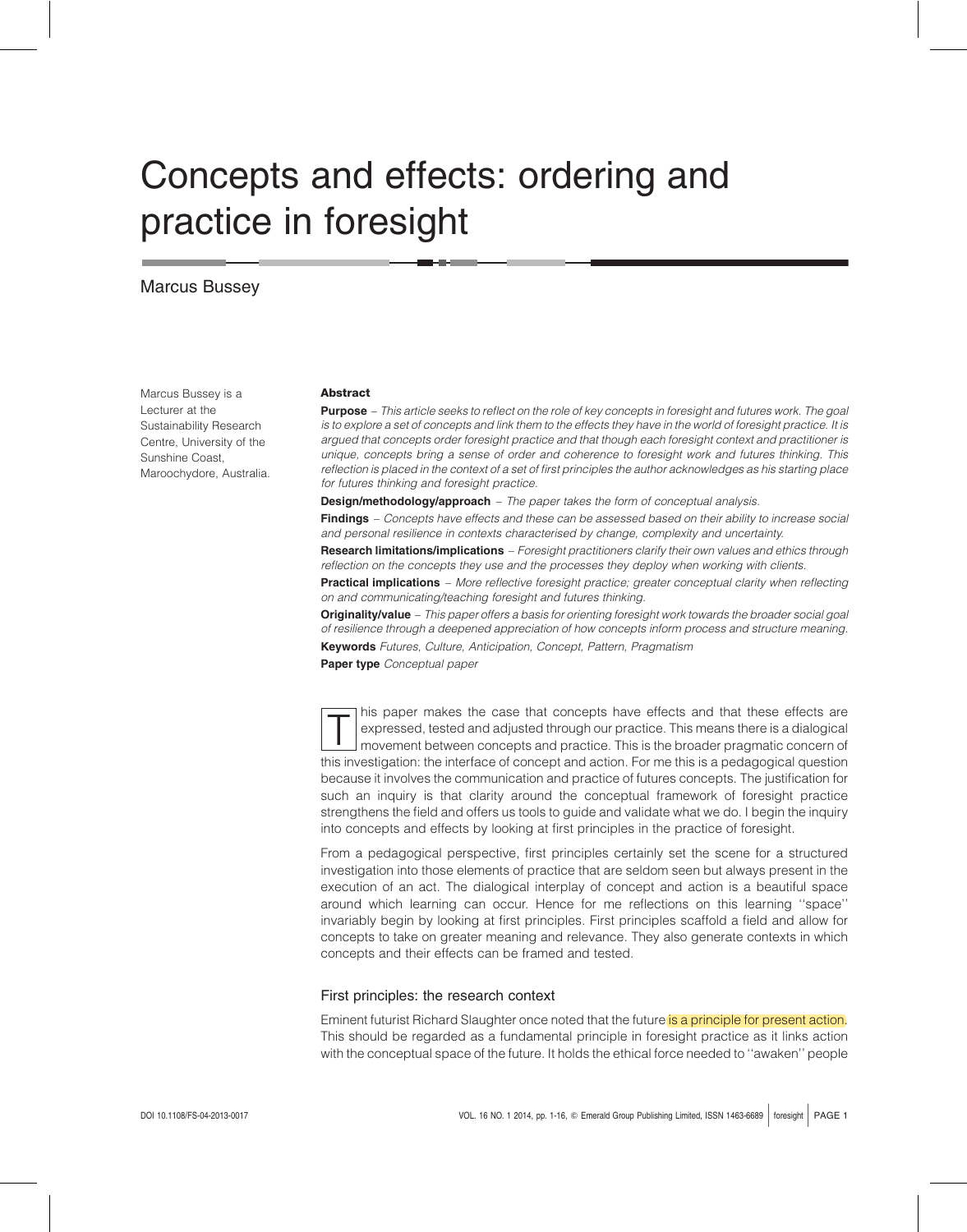to needs and relationships beyond the immediate present. In doing so it does two important things. It brings the future into the present and anchors it in our lives while extending the temporal coordinates needed for truly living in an extended present.

From this intimate and subjective position the future can then be operationalised as an incentive to strategy, agency and anticipatory action learning. First principles emerge from this context as coordinates for the practitioner. There are 12 that currently inform my thinking:

- 1. The future is a principle for present action.
- 2. The future can be studied by its effects.
- 3. All futures work is partisan: it seeks to realise preferred futures.
- 4. All futures work is personal: it seeks to expand human potential/identity.
- 5. There are two kinds of future: open and closed futures.
- 6. Futures work is open ended and multiple: causality is not linear.
- 7. Futures work is process oriented not goal oriented the focus is on patterning not a specific pattern.
- 8. Futures work involves a quest for alternatives.
- 9. Futures work is a form of practical imagination.
- 10. Futures work challenges habit, making the present remarkable.
- 11. Futures thinking, and the foresight work it inspires, involves nested relational nets and a relational logic to navigate these.
- 12. Futures thinking and foresight are forms of anticipatory action learning.

To this list I have often been tempted to add Jim Dator's challenge:

13. Any useful idea about the future must at first appear to be ridiculous.

I like this because it gets us away from the symmetry and symbolism of the number 12 and also because of its somewhat Zen-like quality of inversion (Matthews and Hattam, 2008). It creates a space around which (or within which) useful silence and gestation gathers. The ridiculous and absurd are important categories in sense making and have often been used to good effect in helping us manage complexity and the incompatibility of states.

### First principles as futures narrative

These first principles structure both reflection and practice and generate an open and dynamic space for cultural evolution and social learning. Historically we live in a period of ''waking up'' (Korten, 2006; Macy, 2007) in which self-consciousness is no longer the privilege of a small elite. The future acts as an attractor in this process and demands attention in a way that it did not in pre-modernity. In this sense the future has been a luxury of the affluent yet it is becoming an increasingly distributed open-access zone for reflecting and acting in ways that empower from the grassroots up (Hawken, 2007; Parkin, 2010). Technically much of this dispersal is due to the open systems that characterise our increasingly globalised environment, but conceptually it is also due to the essential pragmatism of foresight work.

In all my foresight work these principles guide and shape the interactive space in which the work occurs. When considering the list from one to twelve a narrative line of flight appears. Yet it is not linear but multiple, offering an open context that depends on the presence of human needs, the inquiry these inspire and the action based thinking they evoke. Thus we find that taking the future as a principle of present action immediately orients us to the present and what we can do right now. Principle 1 is both a challenge and an offering to take up our agency and walk. In this how the future is understood, as premised in Principle 2, will have effects on what we do today. In short our thinking and assumptions about the future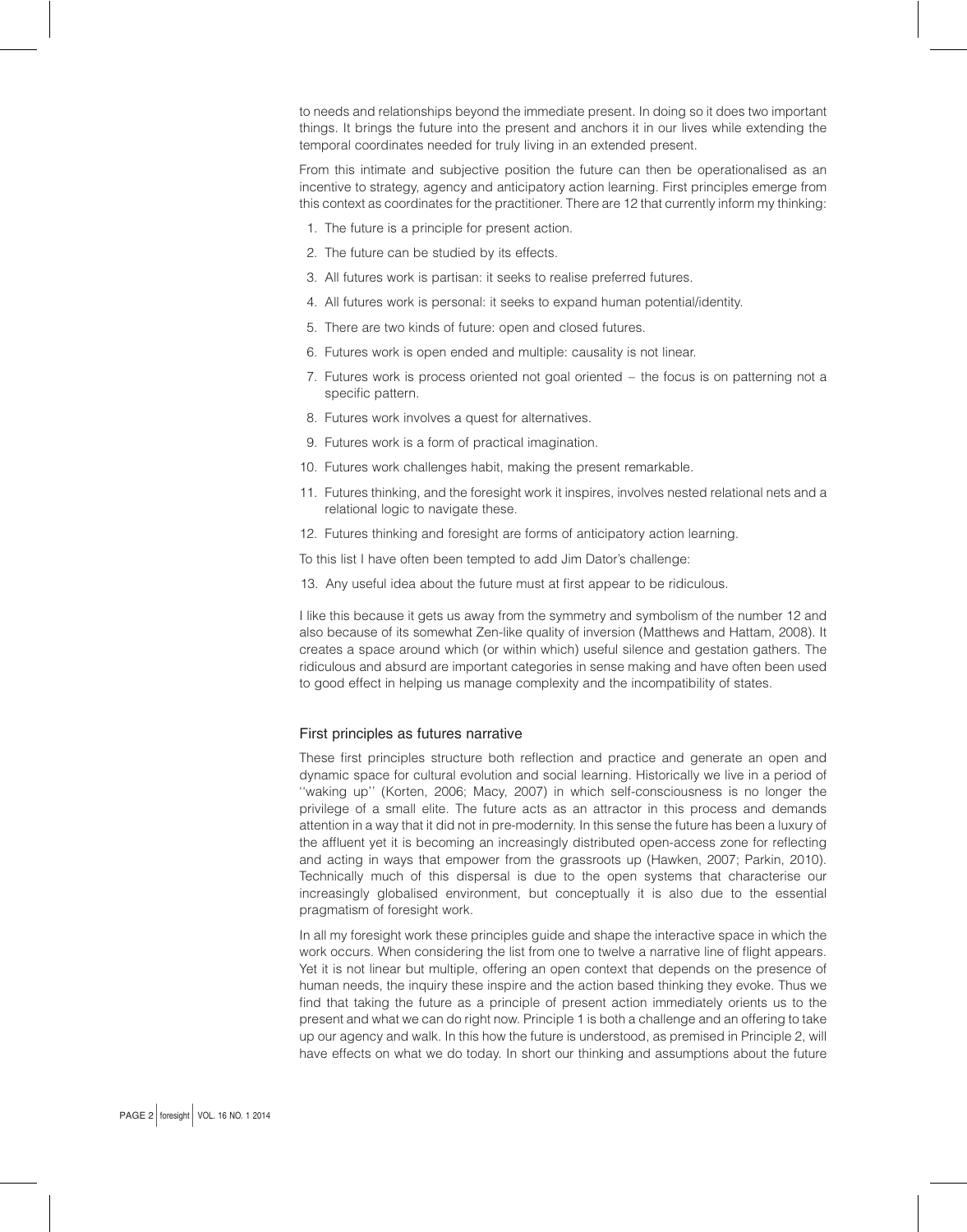underpin the decisions we make and can thus be studied in what we do. Our actions are the effects of our assumptions about the future. This leads to the third principle as we generally will not act against our own interest, so our relationship with the future is partisan as we seek advantage within our given context. This means that one thing foresight works seeks to do is to rethink advantage and context by exploring alternative meanings for advantage and suggesting broader nested possibilities for self-interest to take effect.

Such work can often lead to the fourth principle. Futures work is personal because to awaken to context means to find oneself and to explore our potentiality within a context. Re-reading context generally means re-reading self as our identities are intimately entwined with each present moment. Contexts often seem hegemonic. When experienced in this way we feel powerless. Our sense of agency diminishes and the future is experienced as closed and given. This of course is where the fifth principle arises, as the future can be experienced as either open or closed. Foresight work is always about opening up the future and challenging closure. To head in this direction involves an appreciation for the sixth principle as open futures cannot be given in any specified way. Openness cannot be predetermined of course so understanding that the future is multiple and open-ended requires conceptual and emotional resilience on the part of all involved in any foresight exercise.

Generally futures work is seeking to achieve something concrete such as competitive advantage; greater market share; increased flexibility; and healthier work environments. Such goals are of course realisable and success can be measured by indicators yet really the point of futures work is the process nature of how such goals are to be achieved. The mindfulness involved here is very much focused on the relational patterning that occurs as context is re-thought. The goal itself, as Principle 7 reminds us, is an 'excuse' for increased capacity and openness within context-structures which can, when unconsciously experienced, limit creativity, innovation and resilience.

Principle 8 therefore underpins the nature of foresight process. It is all about the quest for alternatives. This quest is based on a qualitative shift in questioning, the rethinking of advantage and the capacity to not just cope with but to value and nurture both complexity and uncertainty. This involves the application of practical imagination. The future can only ever be imagined, yet imagination is usually shaped and conditioned by the past, so it needs to be reoriented to present and future needs. Principle 9 reminds me that however 'ridiculous' an idea may seem it may have real implications for what we do: in short it can impact on our practice. Practical imagination challenges habit, which is what the tenth principle states. When we challenge the habits that bind us to past memes we immediately become alive to possibilities inherent to the present that had previously been edited out by habit.

A central habit we are confronted with is the acceptance of context as given. In fact, of course, context is nested within multiple other contexts all of which interact in creative and often surprising ways. This nested and relational domain is flagged by Principle 11 and immediately offers a basis for rethinking both agency and self-interest (Principle 3). The undoing of habits and the creation of new self-aware forms of being is essentially pedagogic. It involves both individual and collective learning. Thus in Principle 12 this learning is framed as anticipatory as it is premised on thinking not about immediate ''givens'' that close down the future but on open ended and creative possibilities that are tested and explored through action. This active testing is pragmatic in nature and anticipatory in orientation. Finally, the growing edge of social action of course is experimental and therefore can give form to quite surprising, or as Jim Dator would have it, ridiculous ideas. Principle 13 acknowledges that such ideas have utility in that they challenge assumptions and hold the space for alternatives thus generating the creative milieu from which truly useful and robust futures may emerge.

These principles set the scene for the following reflections on the role that futures concepts play in foresight work. The effects are what matters in both futures analysis and futures work as it is both diagnostic and therapeutic in nature. The first principles suggest seven concepts worth exploring to see how concept and effect inform futures practice. So after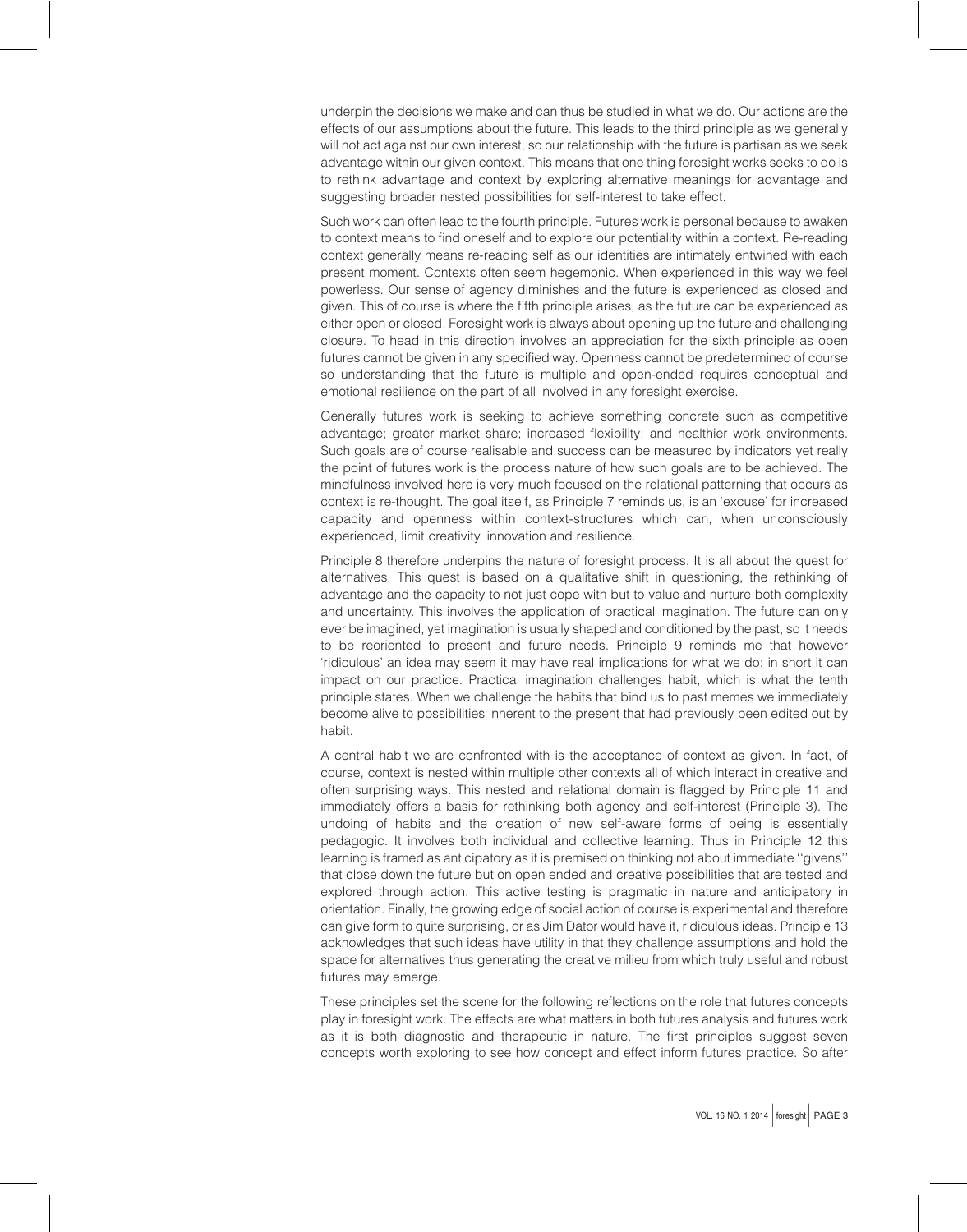situating futures work in the philosophical tradition of pragmatism the rest of this paper will be devoted to an exploration of the following concepts:

- $\blacksquare$  the future;
- $\Box$  causality;
- $\blacksquare$  patterning;
- closed and open futures;
- culture:
- **practical imagination; and**
- anticipation.

A brief case study will then be offered by way of an illustration of these concepts and principles in action. However, it is useful to situate futures thinking within the tradition of pragmatism to set the stage for exploration of the concepts outlined above.

### Pragmatic orientation

Futures concepts are relatively simple but nonetheless powerful elements in a foresight practitioner's lexicon as they frame what is intelligible, ground our practice in an ethical orientation to both the future and those in the present while supplying direction and a ''greater purpose'' to our working lives. They also scaffold, as Inayatullah (2008a) ably demonstrated in his Six Pillars article, our approach to foresight work. The following sections are fragments from my ''Futurist's Lexicon''. This is obviously a work in progress. The reflections are organic and produced through the ''doing'' of the work.

Philosophically the overall approach falls within the field of pragmatism. I find it useful to be able to place foresight work within a tradition like pragmatism not simply because of the normative commitment of foresight to the contexts engaged in, i.e. foresight's essential pragmatism (colloquial usage). But also because philosophical pragmatism takes into account both our thinking and our doing as zones of multiplicity in which, as Robert Brandom (2008, p. xii) argues, we ''situate concerns with the meanings of expressions in the broader context of concern with proprieties governing their use''. This approach in Brandom's hands is very precise but it is useful for practitioners to be more relaxed and dance between the structural inquiry of early pragmatists such as William James[1], John Dewey and Charles Peirce who argued that pragmatism is a form of inquiry that works with assumptions about the world on which we are prepared to act and Gilles Deleuze and Felix Guattari's (1994) post-structuralism which recognised that concepts have effects in the world.

This paper is primarily focused on seven of concepts that have proven useful in my work as teacher and practitioner. It extends the thinking around the six shamanic concepts I outlined in an earlier paper (Bussey 2009a) to include, as noted above, the future, causality, patterning, closed and open futures, culture, practical imagination and anticipation. A thoughtful engagement with such concepts and their effects feeds into an appreciation of the first principles I have described.

### The future

As just noted concepts have effects in the world of action. The place to begin then is with the concept of the future. The future has effects. We study the future because assumptions about it affect actions in the present. Or to put it another way: our assumptions about the future inform our decisions and actions today. Just as the past no longer exists but has effects in the present so the future, which is in no way tangible, works in the present through our own beliefs, values and expectations (Bussey et al., 2012b). Foresight work is an attempt to become contextually aware of the world around us and of our relationship with the ''reality'' out there. Its focus is on how assumptions about the future shape current actions, policy and strategy, aspirations and fears and the relational and cognitive nets that maintain these.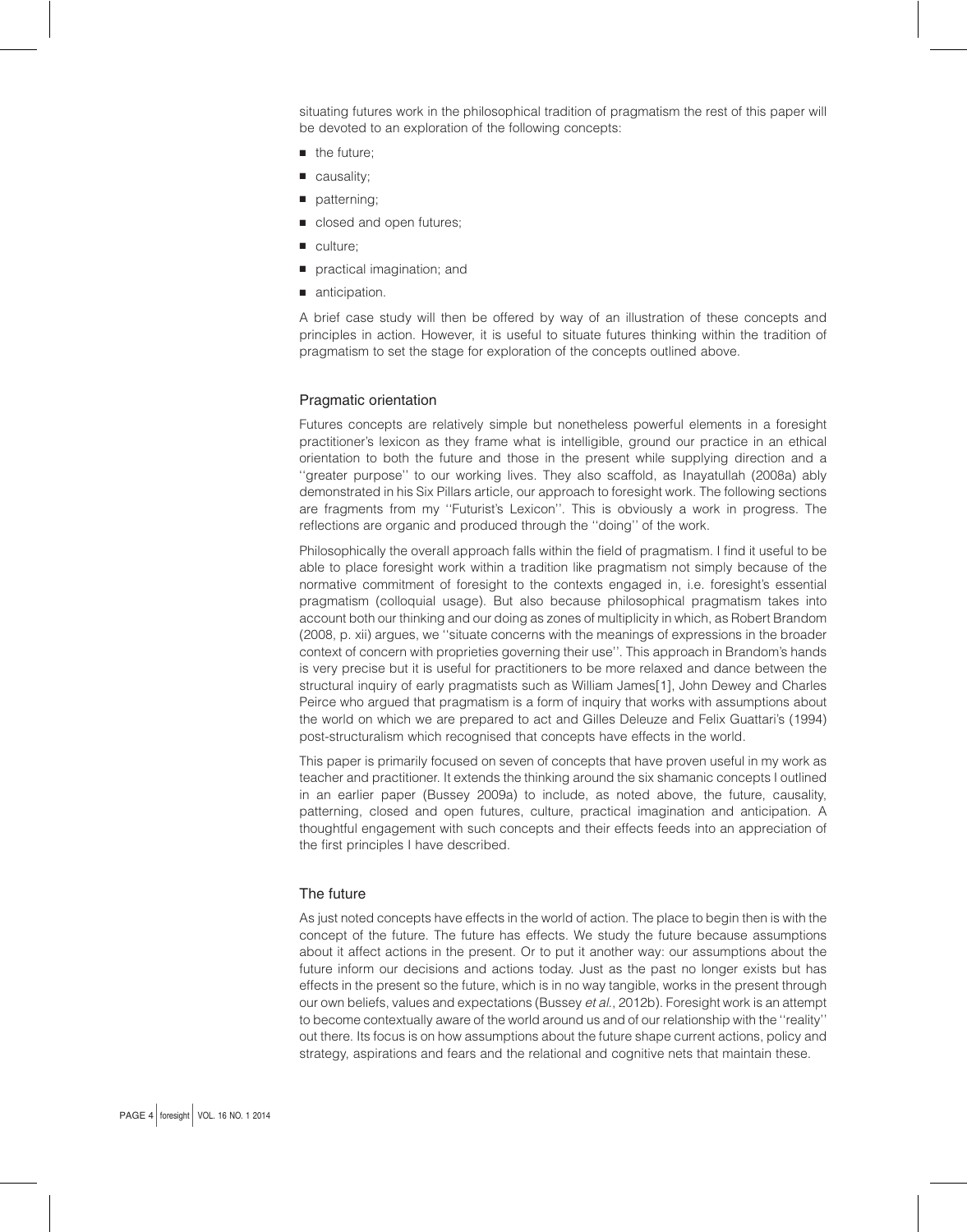The future therefore offers us a learning context from which pedagogies of possibility emerge (Bussey et al., 2012a). Both in practice and also philosophically the future as a site of multiple possibilities needs to be approached as layered and contextually diverse (Bussey, 2009a). As such it generates nested pedagogical sites from which learning emerges. One way to navigate this multiplicity is via causal layered pedagogy (Bussey, 2009b) in which the learner as actor becomes the causal centre of a subjective universe (see Box 1).

## **Causality**

Causality is a concept in its own right with its own set of effects. The temptation is to understand causality as a linear driver rather than as an organising node around which actions and effects cluster. Causality itself does not push things along as on a conveyor belt but effects via relational and nested responses to context. Thus CLA suggests a way of reading and ascribing agency that is nested and contextual rather than privileging any one layer over others (Inayatullah, 2004).

This understanding has the effect of opening up the context to greater levels of action on the part of stakeholders. Thus the stakeholders come to see their own complicity in any context. The causal logic here is simple: just as they are currently maintaining their context through either active or passive behaviour they can also change this to rework the world around them. The basic insight therefore is that agency, however constrained by force of circumstance, always lies where the stakeholder stands and in the context that they determine.

To see causality as linear leads to relatively circumscribed futures in which agency is bound to set conditions and imagination is limited. To understand that causality is layered and latent within any context allows stakeholders to explore their own roles in the present and see how it is possible to craft richer and more wholesome futures. In short, the linear leads to closed futures while the nonlinear leads to open futures. Both closed and open futures will be explored shortly (see Box 2).

Before we turn to open and closed futures it is important to emphasise the process orientation of this understanding of causality by looking at the powerful concept of patterning and its effects.

### Patterning

Coming to foresight work with a background in history and the arts has helped me see how human beings are pattern makers (Bussey, 2008). They do not simply look at the stars and

### Box 1. Assumptions about the future shape action and policy in the present.

Our concept of the future effects how we act, therefore:

- 1. Change thinking about the future and we change present actions.
- 2. Open the concept of the future up to multiple readings and we create multiple possible futures.
- 3. Multiple futures increase personal and social resilience.
- 4. Multiple futures suggest alternatives to the present.

### Box 2. Causality is non-linear

Our concept of causality effects where we place the onus for action, therefore:

- 1. Linear causality disempowers stakeholders who see the origins of change as ''out there''.
- 2. Multi-causality empowers stakeholders by placing them at the centre of their world.
- 3. Linear causality leads to closed futures.
- 4. Multi-causality leads to open futures.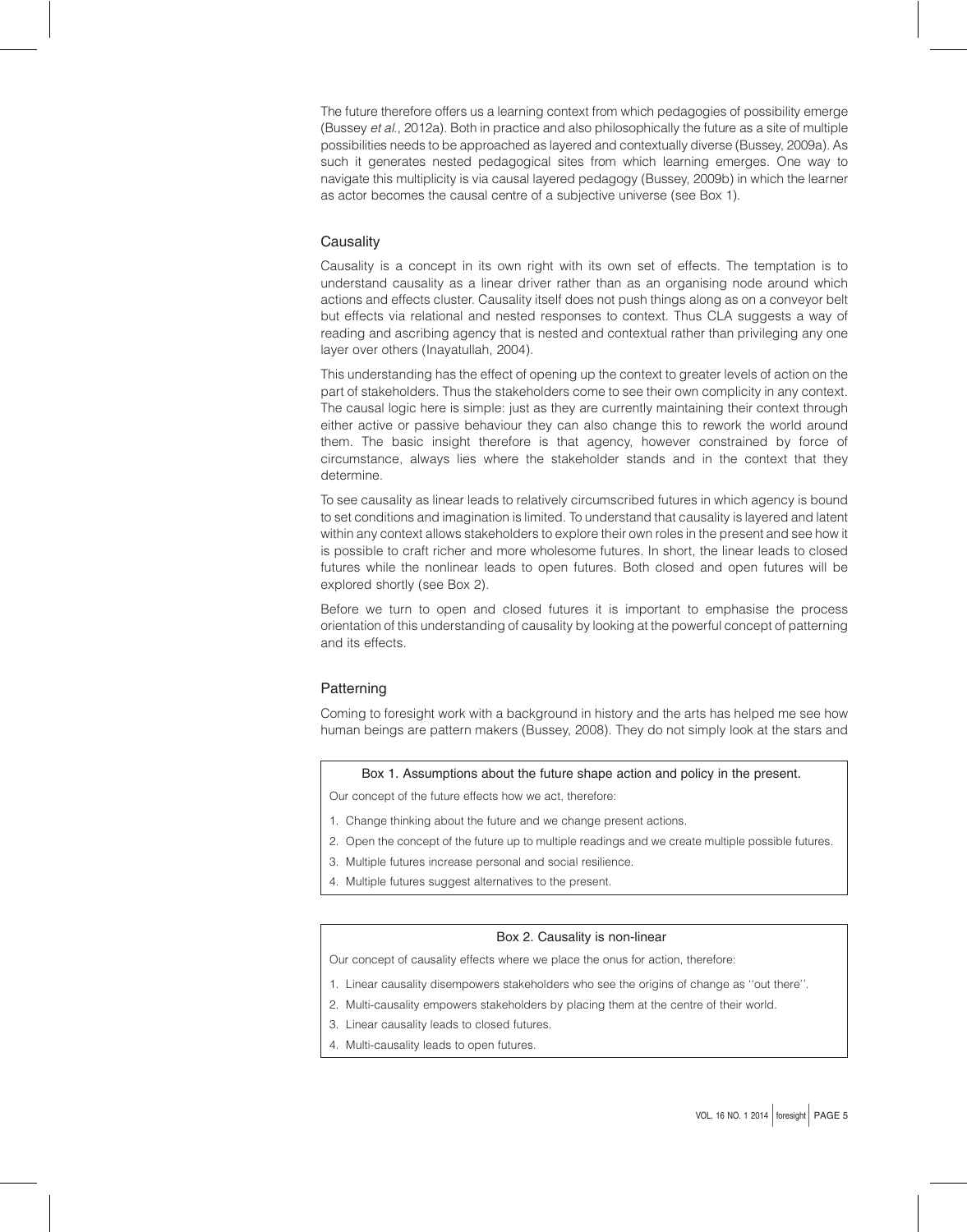see stars. They see patterns in the stars and ascribe meaning to these. The early work of Joseph Campbell (2008) and William Irwin Thompson (2004) understood such patterning as mythic in nature. Roberto Calasso (1993) has revealed how such mythic patterning can be understood via a social and cultural reading, while Deleuze and Guattari (1987) describe it via their metaphor of the rhizome. Similarly, both Steven Pinker (2011) and George Lakoff (2005) have, in their own ways, demonstrated that pattern via meme and metaphor shape human activity.

Patterns and meaning go together as powerful socio-cultural memes and are incredibly powerful ordering processes. According to Spencer Wells (2010) it seems such an instinct for pattern may be genetic. Furthermore, pattern making has cumulative effects as cultures, the realm of the mimetic, extend the patterns via what David Christian (2004) has called ''collective learning''. So we have natural and cultural evolution working in tandem.

It is useful to think of pattern as a concept with three states and to ground these with reference to foresight tools such as the futures landscape[2] (Inayatullah, 2007) and causal layered analysis (CLA) (Inayatullah, 2004).

- **Pre-pattern is the state of chaos in which there is no intelligibility. It is the condition of the** jungle (futures landscape) or litany (CLA/CLP) in which things just ''happen''. There is no direction and no sense here. The individual is free to act as an individual but has no coordinates to navigate by. Experience is random and confusing. The effect of this state is deep ambivalence as this condition brings with it a sense of freedom along with deep insecurity.
- **Pattern contains the chaos of pre-pattern. It brings order to the universe and is the heart of** culture. It is through pattern that we ground our identities both individually and collectively. This grounding comes at a cost however as we lose freedom but gain security. It could be said that the effect of pattern is disciplined order. In foresight work this equates with strategy and vision (futures landscape) and system/worldview (CLA). Thus we can see that strategy and system order the world socially while vision and worldview reify it via knowing and reasoning. It is also what Jim Dator (2002) is describing in his scenario archetype of ''disciplined society''.
- **Patterning offers a degree of both security and freedom. Rather than being a state or** condition it is a process. It returns agency to context by focusing on the ordering work we all do to negotiate ''reality''. Neither security nor freedom are absolutes in this process but continually negotiated conditions in which the foresight practitioner and stakeholders work pragmatically between the structures that pattern our experiences and the cultural flows that keep existence alive, unstable and open. This process aligns with the plant – a growing and emergent participatory learning context (futures landscape) and myth/metaphor (CLA). The effect is to empower stakeholders and to generate alternatives to dominant (disciplined) patterns.

This description of pattern is deliberately evolutionary in nature. The trajectory of human culture has been to experiment, innovate, reflect and test; action learning and the research that underpins this is therefore central to cultural process. This has lead over millennia to where we are today at what David Gershon (2009) calls the ''growing edge''. The human experience of this process has often been difficult because with specialisation and complexity has come pattern – the reduction of alternatives. Just as we domesticated sheep, cattle and poultry we have also domesticated ourselves! Yet evolution keeps on going and there is a growing sense – that growing edge – that humans are able to reclaim greater agency through the awareness of our own role as pattern makers.

The funnelling of culture towards disciplined or closed futures is elegantly captured by Spencer Wells' observation:

There is a problem with the success of our cultural adaptability, though. In the process of creating a densely populated, agricultural way of life, we were forced to subsume our individual desires for novelty to the desires of the broader culture...In effect, minds that had once been free, with the endless territory of the Palaeolithic globe in which to realize their musings, were now caged, limited in both geography and focus (Wells, 2010, p. 113).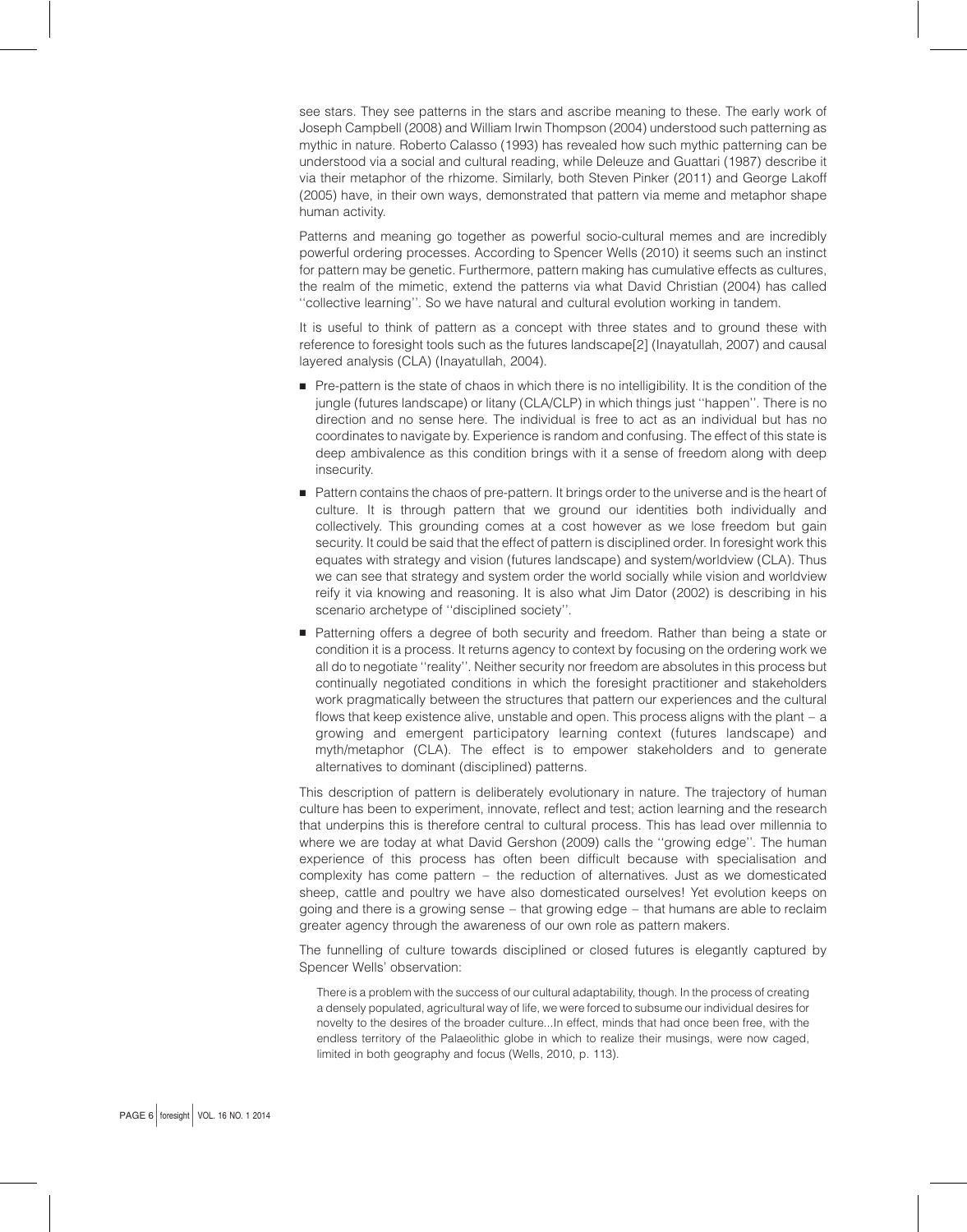Yet Wells does not stop there. He sees the possibilities of ''cross-fertilization'' and innovation as hallmarks of culture and as the drivers for a shift from closed to open futures. To see foresight work and the futures thinking that accompanies it as promoting this shift towards patterning is a powerful insight into why foresight practice is so exciting (see Box 3).

This brings us to the concept of open and closed futures (Figure 1).

### Closed and open futures

This simple conceptual dichotomy is a powerful set of variables as each holds the psycho-emotional space for a range of futures. Much of the foresight practitioner's work involves helping people move from closed to open states and in seeding the resilience needed to manage both the turbulence and the ensuing uncertainty that results from this shift. The Shell Scenario (Shell International, BV, 2008) team describe this as moving from elation at starting the scenario journey through to disorientation and then back to elation as scenarios come into focus. They warn that the emotional rollercoaster as individuals and groups gain momentum in the process can generate stress.

It can be a strange experience working within a process that seeks to include many different points of view rather than to pursue consensus. Some have described this as feeling as if there is no firm goal, and therefore no real sense of progress. Added to this, the improvisational nature of scenario work may lead to feelings of frustration and perhaps anxiety, even for those with experience. From the midst of the process, it may seem at times as though the scenarios will never come together (Shell International, BV, 2008, p. 51).

Essentially closed futures correspond to a dominant pattern. The pattern assures identity and when it is destabilised the reaction is one of insecurity and anxiety. Identity is, after all, the only way we can recognise ourselves in the mirror of the world. Closed futures maintain that coherence. They explain why many in politics, business and civil society are prepared to risk all our tomorrows for stability today. Closed futures can be what Inayatullah describes as used futures, disowned futures and business as usual futures (Shell International, BV, 2008).

## Box 3. Humanity experiences the world at different times as pre-pattern, pattern or patterning

The concept of the patterning effects where we place agency in the world, therefore:

- 1. Understanding the world as patterning returns agency to stakeholders.
- 2. Recognising the role pattern plays in culture allows us to rethink our relationship with dominant norms and imagine alternatives.
- 3. The three states of patterning allows for an evolutionary understanding of human process/experience.
- 4. The three states of patterning allows for a layered conception of reality in which at times any one state is dominant.
- 5. The three states of patterning allows for identity to be understood as always provisional, negotiated and open yet fixed (moment by moment) within contexts that support it.

# Figure 1 Open and closed futures Open Closed **Futures Futures**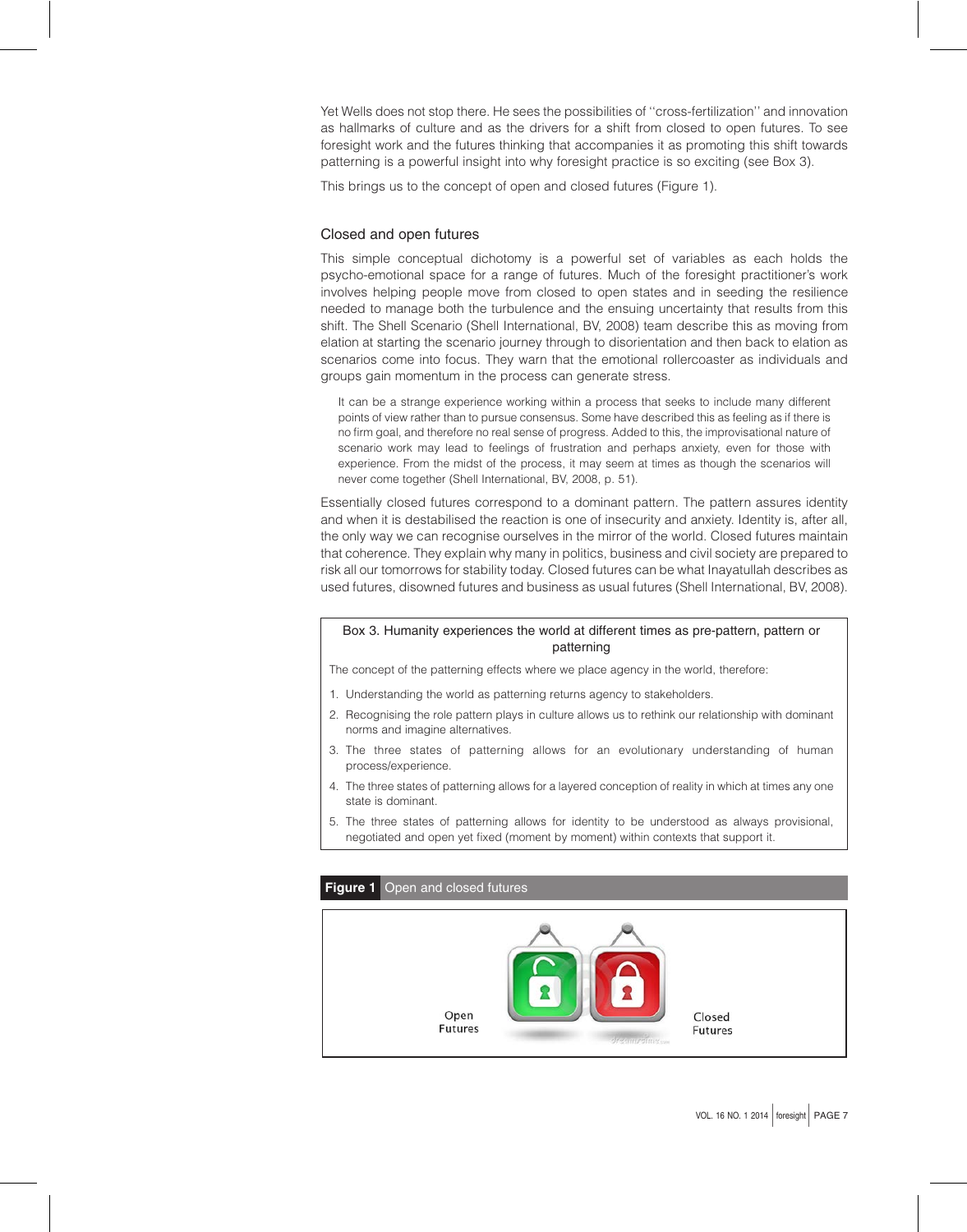Close futures are committed to a specific set of referents that assure the maintenance of specific interests, values and norms while weeding out via cultural editing possibilities that do not sustain these.

Open futures by contrast are pluralistic, inclusive and participatory. They are characterised by resilient identity in which people appreciate the layered and complex nature of being and the range of ''voices'' at work in any context (Stone and Stone, 1989; Ferruci, 2004). There is openness to both inner subtler states as well and to broad encounters with other ways of knowing, feeling and doing (Bussey, 2010). Opening up the future is both risky and exciting. The effects can be transformative when stakeholders can manage risk and innovation and tolerate the turbulence that comes with exploration (see Box 4).

An appreciation of the relative ''closedness or openness'' of any context enables us to look for elements that either enable or block the transformative journey from closed to open that practitioners and stakeholders are seeking to take. Furthermore, we can see how confidence and fear play out in social settings in which identity moves from the default switch of closed, narrow and brittle during times of wide spread social anxiety to open, relational and inclusive at times of buoyant confidence. This explains the swinging nature of voting for instance.

Within the context of open and closed futures lies the possibility of identifying futures blocks, gaps and friends.

### **Culture**

Approaching the future as a tool for transformation requires futurists to help stakeholders identify aspects of the environment that will prevent, distort or enable transformative action. Culture is a composite of patterns that do all of these things. This is true both of a civilisational culture or the very local cultures of family, communities and institutions. Culture is definitely a mixed bag. As a concept it has very clear effects as it is often used in a way that disempowers those who live in it. Cultural elites do promote ideas of culture that offer us high culture and low culture, in which high culture is aligned with a sense of purity and authority and low culture is populist and crude.

Yet as Foucault (2005) and Derrida (2002) both demonstrate culture is a deeply layered set of narrative experiences that have historical, contextual and epistemological roots in power structures and hierarchies of identity. Culture, as a result, edits our experience of reality and frames possibilities and our capacity to imagine and act beyond its parameters. To expose this editing and its effects is a core element if foresight. This work can be approached in three stages.

First, there is the ''story'' of culture. This story has been captured already in part by the quotation above from Spencer Wells. Culture is the product of human patterning. Millennia of patterning has given us the world of patterned, globalising and hybridising cultures we experience today. The bedrock of all fundamentalisms is an over attachment to a singular aspect of pattern. Patterning is the lived reality while pattern is an enforced state of closure that seeks to maintain sets of relations that support specific interests and the assumptions

### Box 4. Closed futures privilege pattern over patterning; open futures do the reverse

Our concept of the future (closed or open) effects how we feel/identify, therefore:

- 1. When identity is threatened we retreat into closed ''secure'' futures and the pattern that sustain these.
- 2. When identity is expansive we reach out to others and understand the relational patterning nature of being that is an expression of a deeper humanity.
- 3. Closed futures decrease personal and social resilience.
- 4. Open futures increase personal and social resilience.
- 5. Open futures promote hope.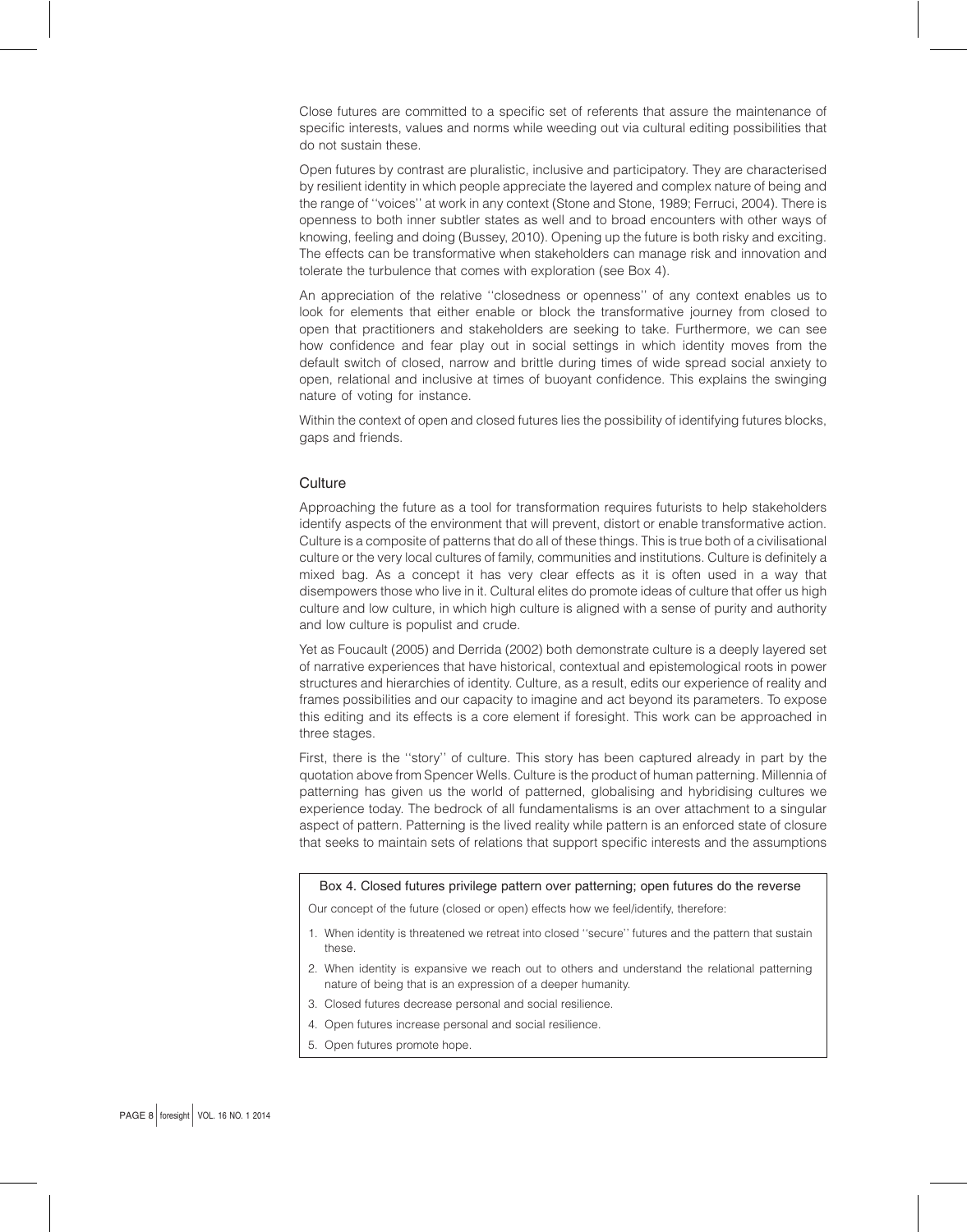that maintain these. Such pattern sustains identity and provides a sense of security to those who hold tight to them. Divergence from the pattern is edited out of the script by an exertion of cultural, intellectual or physical violence. Or any mix of the three. This can be thought of as Culture 1. Culture seen in this light has evolved to maintain security and identity in a world often characterised as the ''jungle'' – a pre-pattern state that threatens order, stability and the continuity of a collective.

Culture however also does something else. Spencer Wells' (2010, p. 111) identifies this as the capacity of elements of culture to adapt and expand to meet new conditions. From the Indian philosopher Prabhat Rainjan Sarkar's (1978) perspective this capacity hinges on the eternal longing of both individuals and groups for expansion – expressed ultimately in poetry and mysticism as a longing for the great that is always beyond one's reach. Both perspectives capture the essence of culture's gift of creative reconfiguration in which ideas, practices, and identities evolve through interaction with changing sets of conditions. This aspect of culture can be thought of as Culture 2.

The story of Cultures 1 and 2 parallels the open and closed futures we discussed earlier. Closed futures are premised on closed culture in which security is the defining function. Open futures in contrast are premised on open cultures that allow for experimentation, hybridity and change. The effects of both Culture 1 and Culture 2 are that human capacity and resilience are either curtailed or enhanced.

Second, it is necessary to understand how ''reality'' is framed by the past-present-future nexus. The use of Inayatullah and Milojevic's futures triangle (Figure 2) helps here (Inayatullah, 2008a, b). The futures triangle allows those in context to explore the role that the past, the present and the future play in defining what is possible. The result should be that stakeholders perform a futures stock-take in which key elements of their context are understood to be rooted in the past, caught up in present or anchored in assumptions and aspirations deferred to the future.

The past, experienced as weight, with all its highs and lows, as Foucault showed can be accessed genealogically. Memory work here is important as one of the first casualties of closed futures is a broader set of memories and narratives that adds nuance and subtly to cultural process. The present, experienced as push, rich in emergent trends and anxieties,

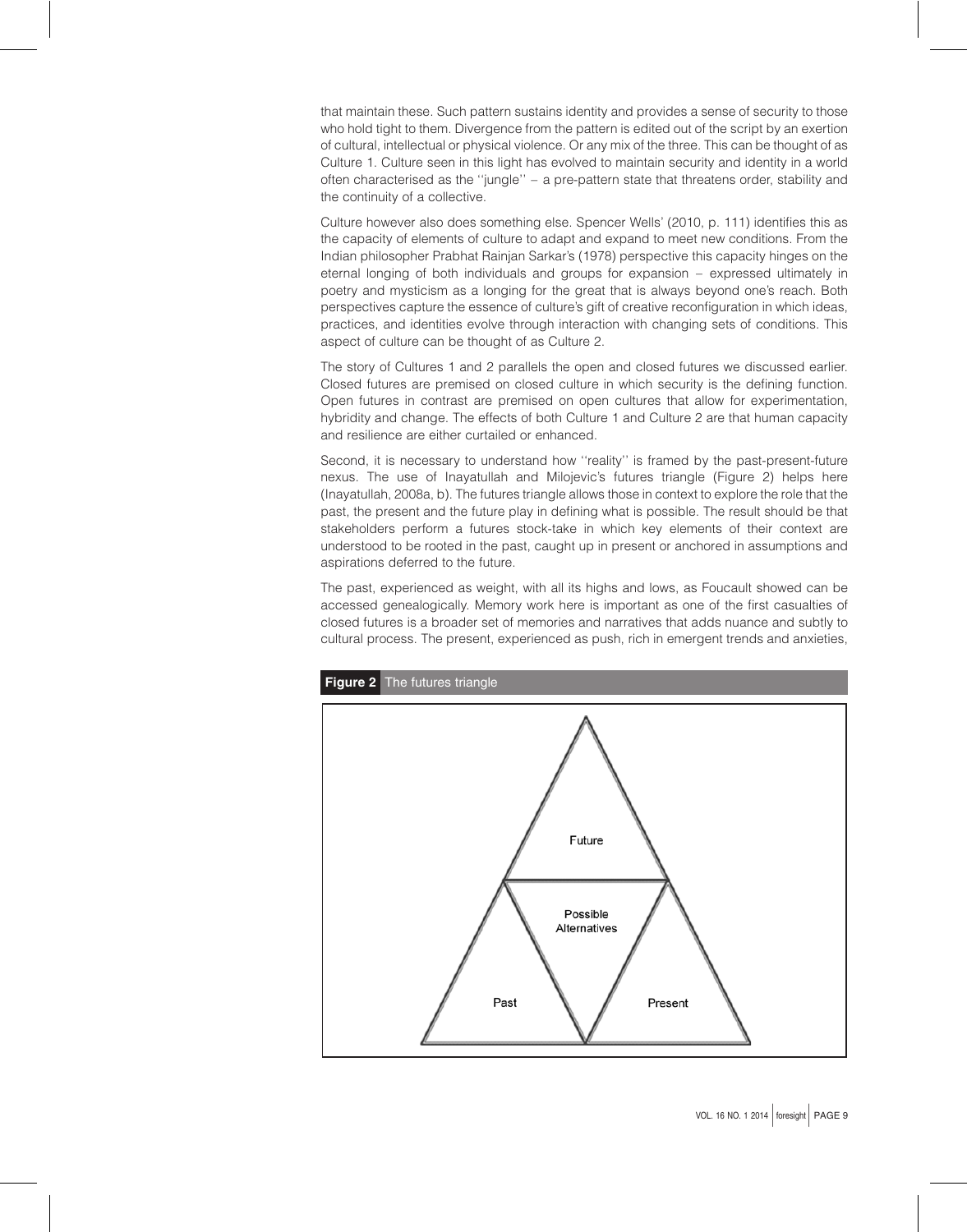can often be hijacked by what Douglas Rushkoff (2013) has aptly called ''present shock''. Yet the present is known by stakeholders and with proper encouragement can be ''remembered'' as sets of possibilities and constrains in tension that are reclaimed from the realm of the ''unkown knowns'' that Donald Rumsfeld identified some years ago. The future, experienced as pull, as the site of our hopes, fears and yearnings, also calls to us to action. To the fearful the possibilities of disaster are manifold with the future perched like a siren on the rocks luring us to our deaths. To the savvy the future is the land of endless possibilities. Foresight works between these zones and draws on the promise of transformation, what Michel Godet (2010, p. 1458) calls futurables ''preferred futures'', while always holding to the precautionary principle. In the intersection of the past, present and future we can rethink our current practice and discover possibilities and alternatives immanent to context that had been previously overlooked (Bussey 2009b).

Third, it is important to take into account, via a futures audit, the futures blocks, friends and gaps (Figure 3) inherent to the foresight context. Stakeholders hold the social and cultural capital necessary to identify these features of their environment (Hooghe and Stolle, 2003). Stakeholders are often focused on those forces in their environments that resist change. They are therefore very good at identifying these. Futures blocks are the given parameters and discourse that frame meaning and action. An audit of blocks helps clear the deck so that the real conversation can begin.

With blocks identified the conversation can move on to a search for ''futures friends''. These are aspects of organisational or community culture that foster positive change. They can be thought of as the resources present in the room – skills, knowledge, memory, networks – on which positive changes can be based. They are the allies that will enable positive change.

Between the blocks and the friends sit the futures gaps. This is the domain of the indeterminate where what we do not know what we know resides. Such gaps can, as Francis Fukuyama (2007) and his colleagues remind us, blindside us and should be understood as immanent to context (Bussey 2009a). Sometimes characterised as the ''elephant in the room'', futures gaps refer to elements of a group culture that have for whatever reason be edited out, suppressed, disowned or ''forgotten''. CLA is often a great tool for unearthing such gaps as they can exist at the margins of awareness. However, they can sometimes literally be so obvious that no one sees them or is brave enough to identify them. It is often that such gaps are understood to be, in the deliciously provocative words of Douglas Adams (1982), hidden or cloaked by an ''SEP'', an invisibility device premised on the fact that no one sees ''somebody else's problem'' (see Box 5).

Foresight work that understands its function within culture becomes dynamic and empowering. Such work involves a certain kind of practical imagination. This is the next concept in my futurist's lexicon.

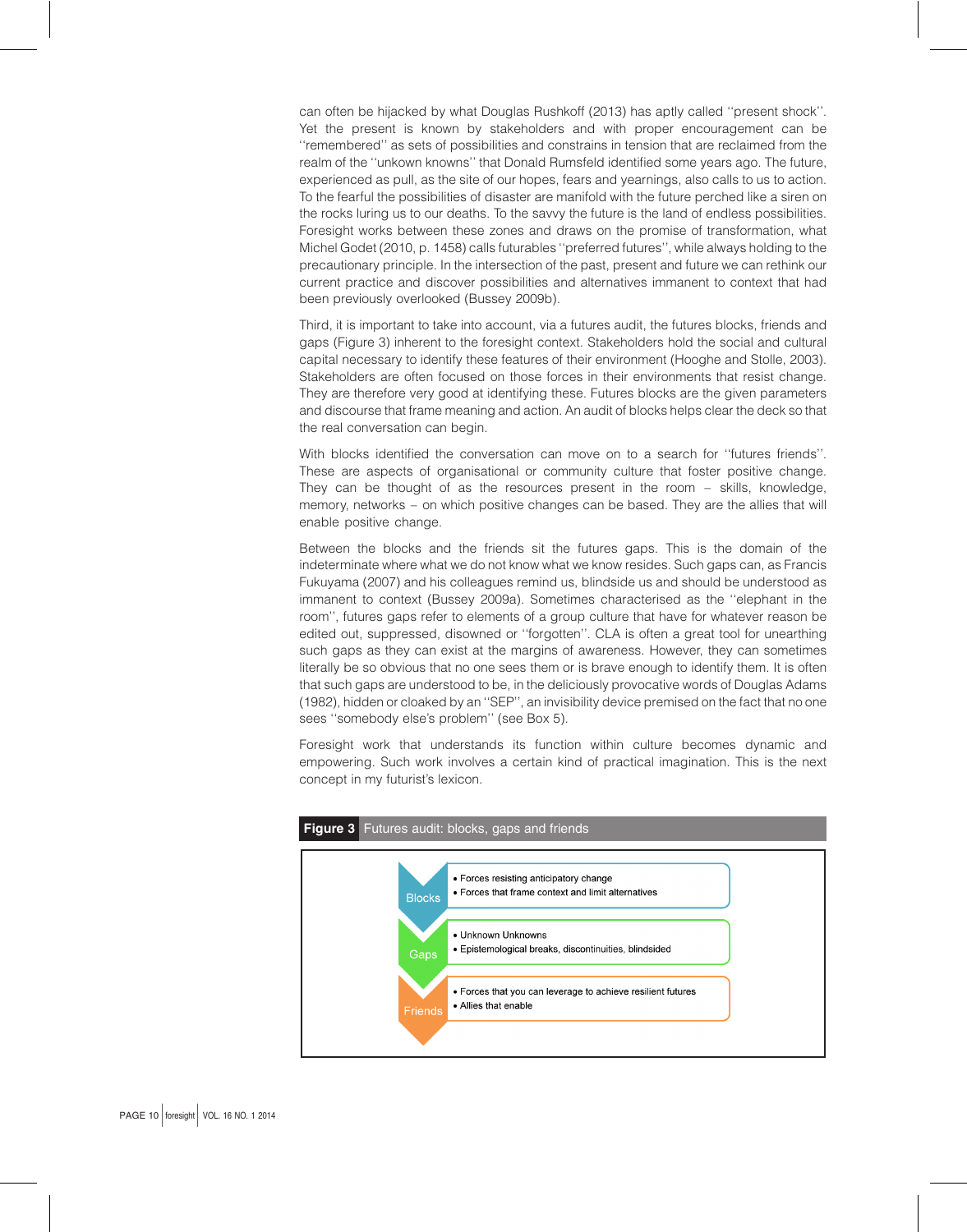### Box 5. Culture is contradictory (Culture 1 and Culture 2), multi-temporal and the context for both renewal and decline

Our concept of culture grounds identity, therefore:

- 1. Foresight work aims to liberate identity from Culture 1 and activate Culture 2.
- 2. Foresight work locates agency within the past-present-future nexus of culture.
- 3. Foresight work empowers stakeholders through revealing the richness of the present via an exploration of futures blocks, gaps and friends.

# Practical imagination

Imagination is another concept that has clear effects. It is that which can undo the common place and make the present remarkable. At all moments in the evolution of culture human beings have had to imagine the next step. They have done this collectively because, as Spencer Wells (2010, pp. 112-113) reminds us, we are ''social machines that produce and refine ideas''. This mimetic capacity, first theorised by Richard Dawkins (1989), to generate and disseminate concepts has been key to the social evolution of our species. It has involved a dance between the individual and their collectives. This movement has been essentially practical.

For instance, it is easy to imagine a Natufian hunter gatherer struggling to feed her family as the ice age (known as the Younger Dryas) took its toll on the once abundant food supply of the ''green crescent'' of West Asia (modern day Jordan and Israel). She sits down one evening around the camp fire, Wells (2010, p. 112) describes these settings as ''innovation think tanks'', muttering about how difficult it is to feed her children and a conversation ensues. They might even work their way through futures blocks, gaps and friends. Ultimately she or someone else comes up with a brainwave: let us plant some of our precious seed, water it regularly, protect it from marauding cattle so that we grow more seed and ensure a constant supply of food. The rest as they say is history. In this way practical imagination changes the way things are done.

Similarly peace theorist John Paul Lederach (2005) describes situations in which people in conflict situations are forced to work their way through futures blocks, gaps and friends in order to creatively and effectively grapple with the sources of violence in their communities. The process always begins with a small group of people reclaiming their right to act and then going through a futures stock take and audit (my terms not his). In this the combined imagination, will and social capital of the collective is brought to bear in finding the solution to the problem. Lederach argues that this process requires a moral imagination.

The kind of imagination to which I refer is mobilized when four disciplines and capacities are held together and practiced by those who find their way to rise above violence. Stated simply, the moral imagination requires the capacity to imagine ourselves in a web of relationships that includes our enemies; the ability to sustain a paradoxical curiosity that embraces complexity without reliance on dualistic polarity; the fundamental belief in and pursuit of the creative act; and the acceptance of the inherent risk of stepping into the mystery of the unknown that lies beyond the far too familiar landscape of violence (Lederach, 2005, p. 5).

In this way practical imagination can be seen to combine the personal, the social, the cultural and the transformational as captured in Figure 4. Each is a questioning of context from a specific perspective.

That concepts fold in on one another is clear when looking at the nature of the inquiry sketched in the above figure. In looking at the questioning which begins with identity – Who am I? What is my potential? What questions can I ask? We can see how the personal is located in the affective domains of the future, causality and culture. We can also see how such questions link to questions addressed by the futures triangle and the futures audit as it explores blocks, gaps and friends. Yet there are broader and deeper levels of inquiry in which the effects of concepts can be seen as they relate to both individual and collective agency. Thus we encounter questions about purpose and justice; truth, the natural and value.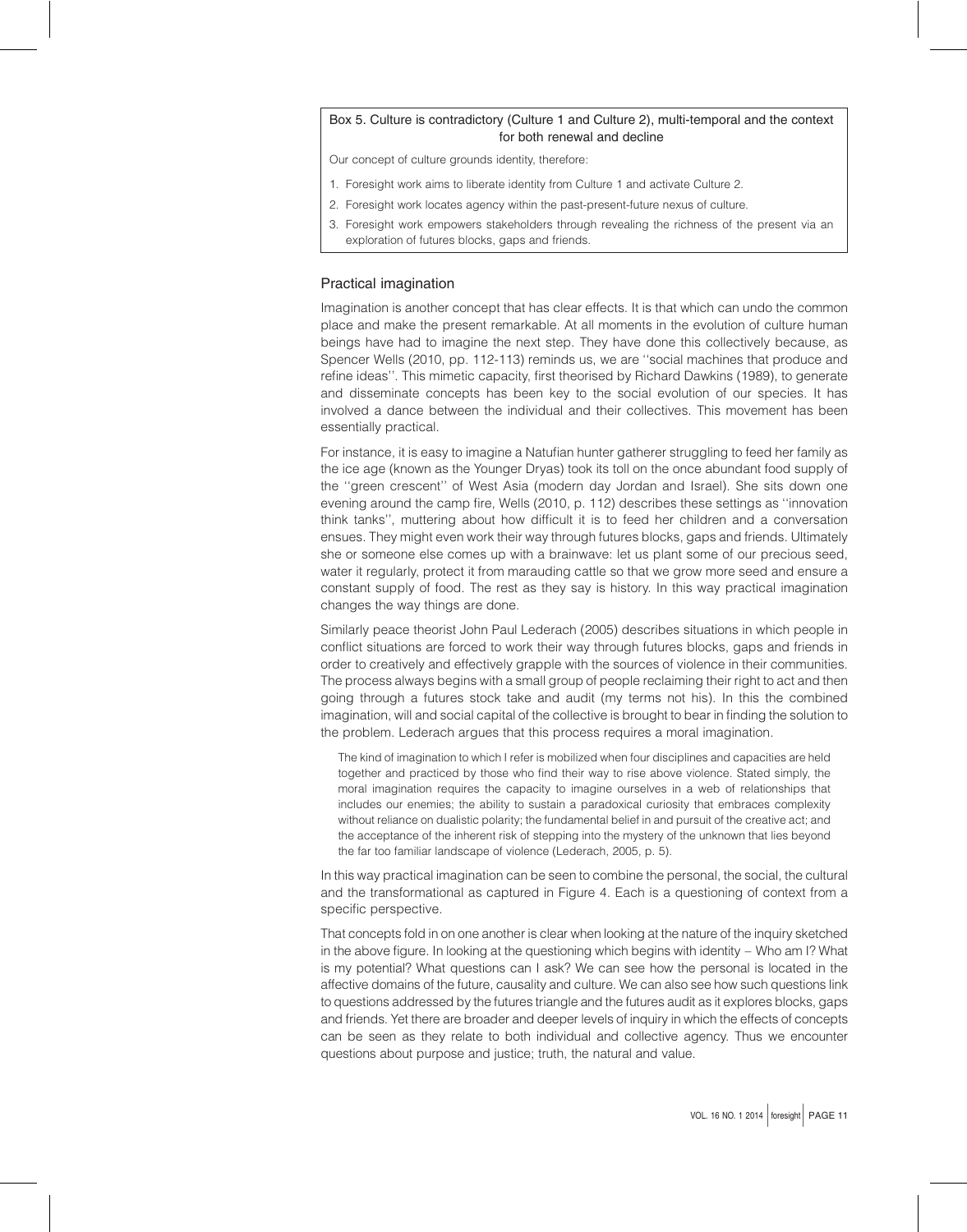

As foresight practitioners and stakeholders work with these intangibles new configurations of the possible begin to come into focus. In this way the transformational is approached and the anticipatory dimensions of foresight work take shape. Thus questions such as ''What is change?'' and ''What is progress?'' ultimately lead to the practical question of ''How do we engage?'' To reach this point requires something of both the practitioner and stakeholders beyond method. As Lederach notes in his reflections on conflict resolution work, engaging the moral or practical imagination requires a synthesis of the personal with the collective. To find our way to this point calls for "the capacity to imagine something rooted in the challenges of the real world yet capable of giving birth to that which does not yet exist'' (Lederach, 2005, p. ix, italics in original). To reach this point we must take the future personally as a principle for action (see Box 6).

A robust practical imagination is premised on our ability to anticipate within the context of massive flows of information, layered causal threads, multiple cultural contexts and all the uncertainty that such complexity instils. Anticipation is the final concept in these reflections from my futurist's lexicon. It captures the openness of foresight work and the fact that we need both external pressures as well as internal yearnings to fully embrace our human destiny as ancestors of the future.

# Anticipation

Anticipation covers both our preferences and our fears. It is a powerful concept with clear effects in the world of action. On the one hand the word evokes a sense of promise, and this is important to any futures practice, as to see the future as only a place of dark foreboding diminishes our ability to respond proactively and with the necessary mixture of courage and imagination. Yet we also need to have the real fear of collapse and decline to goad us into both personal and collective action.

Therefore anticipatory futures, and the foresight work it engenders, offers us both the carrot and the stick. Both are woven into the fabric of the possible and both invite us to consider how best to engage with the question of sustainable futures as a praxis grounded in local

### Box 6. Practical Imagination identifies and activates the creative domains within culture

This concept of Practical Imagination has effects in the cultural domain that are expressed in individual and social actions to improve the world, therefore:

- 1. Foresight work aims to liberate the practical imagination
- 2. Foresight work explores cultural resources as the source for re-imagining what is possible.
- 3. Appreciate that the world we know and experience occurs, as the pragmatist would have it, in the encounter between subjective experience and objective adjustment.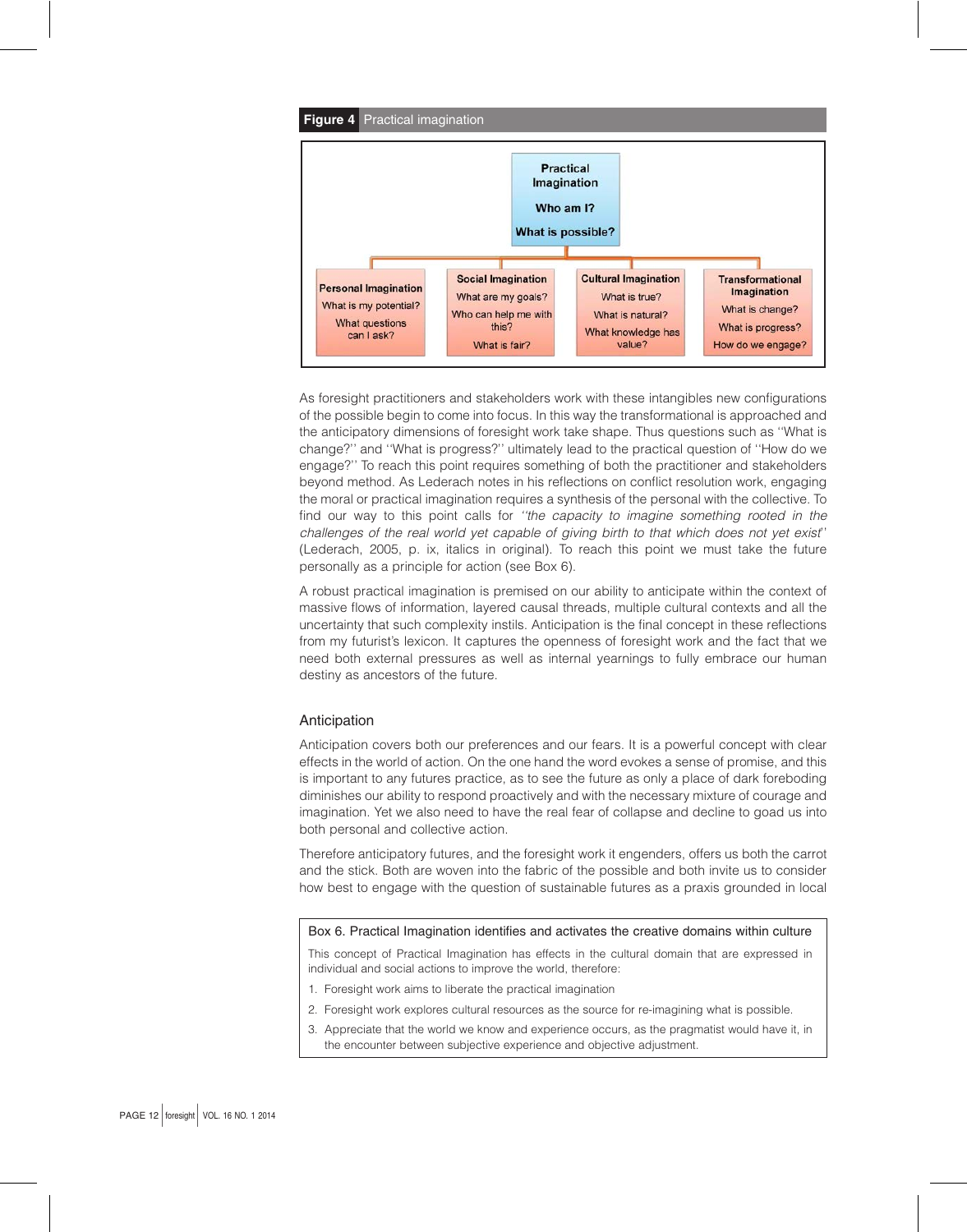realities yet striving for a beyond that will remain forever unattainable; offering a universalisable possibility of sustainability that is always just out of reach, yet always calling us forth to action (see Box 7).

All these concepts and the principles that underpin them come into effect when I engage with others in foresight contexts.

### Brief case study

Recently I have been working with colleagues involved with the Regional Centre of Expertise West Sweden. This is a UN sponsored project that is seeking to revitalise culture and business in the Gothenburg area of Sweden. The project is exploring a distributed organisational structure. We ran workshops with key stakeholders that looked at how to lead without disempowering. We went through pretty standard futures processes over two days moving from emergent issues analysis to futures wheels and then on to a CLA of the issue of power and leadership.

Participants began with a static understanding of the future as a vague catch all over which they worried considerably. Causality lay with others or within organisational structures. They made sense of their world via rules and habits (Pattern) and generally subscribed to a closed futures model that they sought to manage rather than transform. They all felt caught in closed cultures that were security focused (risk management) and had therefore, in efforts to protect themselves reduced their imaginative catalogue to conventional aspirations for the future based on incremental change (reaction) in the present. For many anticipation was linked to worry and concern so it was evident that the stick, not the carrot, was a key player in how they negotiated their life-world.

Yet importantly, they were hopeful and yearning for something more. This of course was why they were involved in this new project. So it was with relief that they engaged with the futures process and a wide array of ''Ah ha!'' moments occurred. What was key however to this session was that they discovered it was very hard to imagine power as empowering. It seemed that the reciprocity required for power to empower was absent from their working contexts. The CLA session stalled as participants struggled to find a meaningful (aka credible) way forward. This led to a deep reflection in the group on how they imagined and experienced their world. They came to see that the commitment to a decentralised organisation structure was aspirational rather than practical. In the current paradigm it could be called a ''ridiculous'' idea. So they stepped back from the task of organising and started to ask questions about the elements of such an organisation; they explored what they already had and what was imminent to their working lives; they committed to incremental and reflective actions that were shared learnings in the anticipatory sense. The outcome was happily partial and open ended with a sense that the conversation and the learning-forward had now begun in earnest.

Throughout this the first principles ticked away and held the space within which participants explored and tested transformative possibilities. The practical outcome was a commitment to an ongoing conversation, a sense that their project had merit and was only the beginning of an exciting rethinking of power and organisational process.

Box 7: anticipation combines the full spectrum of lived experience. It alerts us to both opportunities and risks in the environment. It harnesses the energy of both Cultures 1 and 2 while not foreclosing on the future

Our concept of anticipation informs foresight work, therefore:

- 1. Foresight work is both realistic and transformative.
- 2. Foresight work is a form of social learning that seeks to understand and navigate ''realities'' through a process of anticipatory action learning.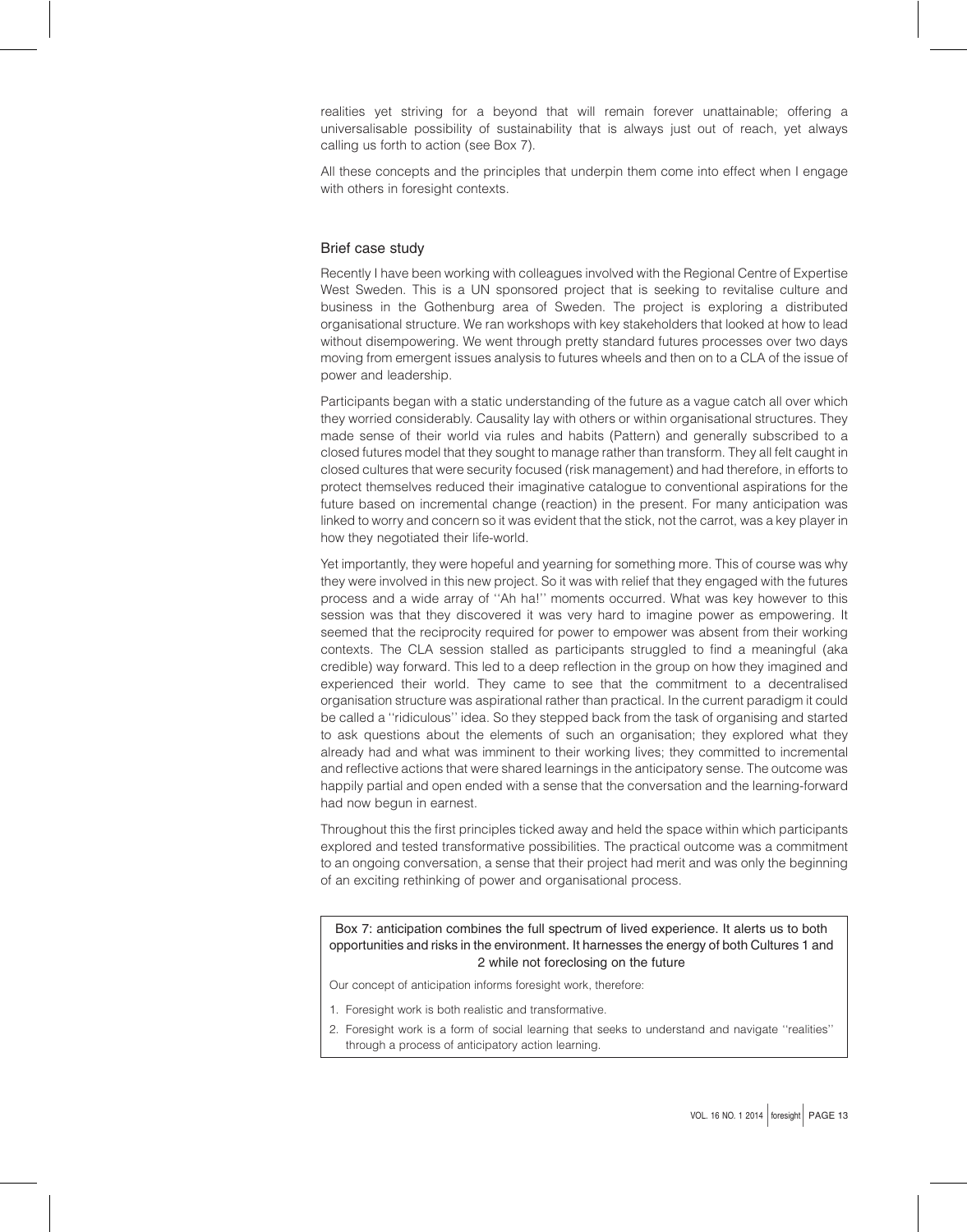# Conclusion

Drawing on this sketch and the reflections it seeks to illustrate the future can be understood as a learning category that is always normatively grounded in a specific foresight context. This grounding is essential to the pragmatic concerns of those in context and determines the foresight practitioner's own response to the foresight encounter. This means that foresight work is inherently partisan as it seeks to gain advantage for those in a context. This partisanship can be toxic in a closed futures environment where comparative advantage is the modus operandi of a tunnel visioned and narrow evolutionary protocol. In an open futures context it takes on an ethical dimension in which advantage is not calculated in a zero sum way but in a context in which participatory and co-creative outcomes nest advantage across and between systems.

Thus advantage is distributed through a system and constantly shifts to account for need and the promise of transformation. This anticipatory promise, along with its shadow – the fear of decline and collapse – is what ultimately grounds foresight work in a sense of working for the world. Such work is paradoxically deeply personal while retaining the necessary conceptual clarity to engage the world on its own terms. It is important then that foresight practitioners examine the concepts that shape their work and frame their values. This paper has been an attempt to reflect on a set of principles and concepts that shape how I operate when engaged in foresight work. I argue that developing an appreciation for concepts and their effects can inform deeper more reflective practice. Such an awareness fosters clarity and such clarity, and the transparency clarity engenders, strengthens the foresight case in context while challenging both foresight practitioners and stakeholders to always seek to reframe ''self-interest'' via a relational ethics in which win-win becomes our ultimate key performance indicator.

### Notes

- 1. See for instance William James' Will to Believe (1897, p. 124), via Google Books http://books.google. com.sg/books?id = wRMXL4uYEegC&pg =  $PA124&$ redir\_esc = y "Indeed, it may be said that if two apparently different definitions of the reality before us should have identical consequences, those two definitions would really be identical definitions, made delusively to appear different merely by the different verbiage in which they are expressed.''
- 2. A futures method originally developed by Hardin Tibbs and then extended by Sohail Inayatullah. There are four stages to this method. The landscape is read as a set of four nested states of perception and action. The first is Jungle, the second, Strategy, the third, Vision and the fourth symbolised by the Plant is Creative Emergence. This final stage moves social action from individuals to communities.

### **References**

Adams, D. (1982), Life, the Universe and Everything, Pan Macmillan, London.

Brandom, R.B. (2008), Between Saying and Doing: Towards an Analytic Pragmatism, Oxford University Press, Oxford.

Bussey, M. (2008), ''A world of exception: exploring the thought of Loren Eiseley'', in Tandy, C. (Ed.), Death and Anti-Death: Thirty Years after Loren Eiseley (1907-1977), Vol. 5, Ria University Press, Palo Alto, CA, pp. 165-196.

Bussey, M. (2009a), ''Six shamanic concepts: exploring the between in futures work'', Foresight, Vol. 11 No. 2, pp. 29-42.

Bussey, M. (2009b), ''Causal layered pedagogy: rethinking curricula practice'', Journal of Futures Studies, Vol. 13 No. 3, pp. 19-32.

Bussey, M. (2010), ''Microvita and transformative information'', The Open Information Science Journal, Vol. 3, pp. 28-39.

Bussey, M., Bjurström, Å.E., Sannum, M., Avadhuta, S., Nadhomi-Mukisa, B., Ceruto, L., Denis, M., Giri, A.K., Mukherjee, A., Pervyi, G. and Pineda, M.V. (2012a), ''Weaving pedagogies of possibility'', in Wals, A.E.J. and Corcoran, P.B. (Eds), Learning for Sustainability in Times of Accelerating Change, Wageningen Academic Publishers, Wageningen.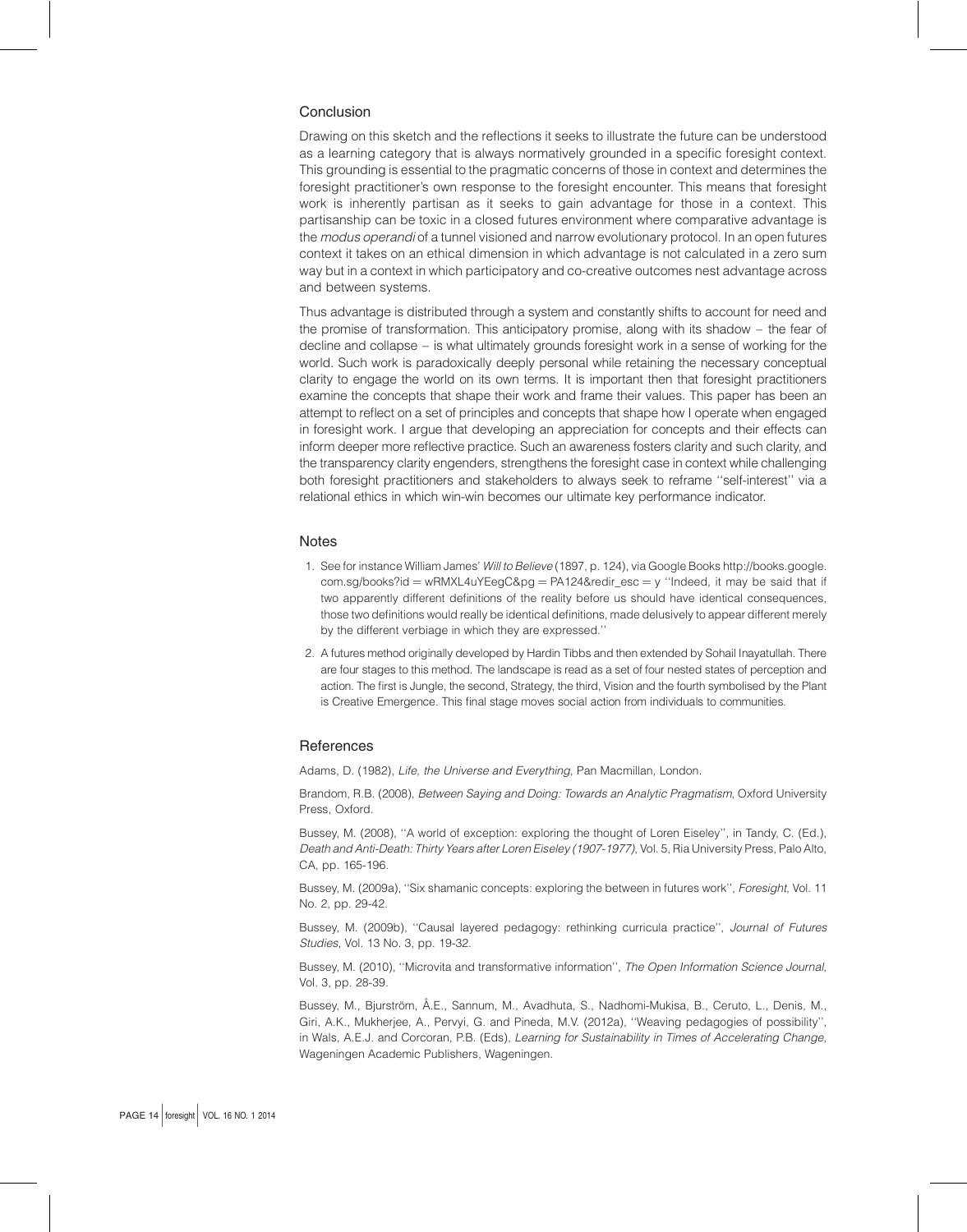Bussey, M., Carter, R.W., Keys, N., Carter, J., Mangoyana, R., Matthews, J., Nash, D., Oliver, J., Richards, R., Roiko, A., Sano, M., Thomsen, D.C., Weber, E. and Smith, T.F. (2012b), ''Framing adaptive capacity through a history-futures lens: lessons from the South East Queensland climate adaptation research initiative'', Futures, Vol. 44 No. 4, pp. 385-397.

Calasso, R. (1993), The Marriage of Cadmus and Harmony, Alfred A. Knopf, New York, NY.

Campbell, J. (2008), The Hero with a Thousand Faces, New World Library, Novato, CA.

Christian, D. (2004), Maps of Time: An Introduction to Big History, University of California Press, Berkeley, CA.

Dator, J.A. (2002), ''Introduction: the future lies behind – thirty years of teaching futures studies'', in Dator, J.A. (Ed.), Advancing Futures: Futures Studies in Higher Education, Praeger, Westport, CT, pp. 1-33.

Dawkins, R. (1989), The Selfish Gene, Oxford University Press, Oxford.

Deleuze, G. and Guattari, F. (1987), A Thousand Plateaus: Capitalism and Schizophrenia, Continuum, London & New York, NY.

Derrida, J. (2002), Writing and Difference, Routledge, London.

Ferruci, P. (2004), What We May Be: Techniques for Psychological and Spiritual Growth through Psychosynthesis, Tarcher/Penguin, London.

Foucault, M. (2005), The Order of Things: an Archaeology of the Human Sciences, Routledge, London & New York, NY.

Fukuyama, F. (Ed.) (2007), Blindside: How to Anticipate Forcing Events and Wild Cards in Global Politics, Brookings Institution Press, Washington, DC.

Gershon, D. (2009), Social Change 2.0: A Blueprint for Reinventing Our World, High Point, New York, NY.

Godet, M. (2010), "Future memories", Technological Forescasting & Social Change, Vol. 77, pp. 1457-1463.

Hawken, P. (2007), Blessed Unrest: How the Largest Movement in the World Came into Being and Why No One Saw It Coming, Viking, New York, NY.

Hooghe, M. and Stolle, D. (2003), Generating Social Capital: Civil Society and Institutions In Comparative Perspective, Palgrave Macmillan, New York, NY.

Inayatullah, S. (Ed.) (2004), The Causal Layered Analysis (CLA) Reader: Theory and Case Studies of an Integrative and Transformative Methodology, Tamkang University Press, Tamsui, Taiwan.

Inayatullah, S. (2007), Questioning the Future: Methods and Tools for Organizational and Societal Transformation, Tamkang University, Taipei, Taiwan.

Inayatullah, S. (2008a), ''Six pillars: futures thinking for transforming'', Foresight, Vol. 10 No. 1, pp. 4-21.

Inayatullah, S. (2008b), ''Mapping educational futures: six foundational concepts and the six pillars approach", in Bussey, M., Inayatullah, S. and Milojevic, I. (Eds), Alternative Educational Futures: Pedagogies for Emerging Worlds, Sense Publishers, Rotterdam.

Korten, D.C. (2006), The Great Turning: From Empire to Earth Community, Kumarian Press, Bloomfield, CT.

Lakoff, G. (2005), Don't Think of an Elephant: Know your Values and Frame the Debate, Scribe Short Books, Melbourne.

Lederach, J.P. (2005), The Moral Imagination: The Art and Soul of Building Peace, Oxford University Press, Oxford.

Macy, J. (2007), World as Lover, World as Self, Parallax Press, Berkeley, CA.

Matthews, J. and Hattam, R. (2008), ''Did Buddha laugh? A pedagogy for the future'', in Bussey, M., Inayatullah, S. and Milojevic, I. (Eds), Alternative Educational Futures: Pedagogies for Emergent Worlds, Sense Publishers, Rotterdam, pp. 213-223.

Parkin, S. (2010), The Positive Deviant: Sustainability Leadership in a Perverse World, Earthscan, London.